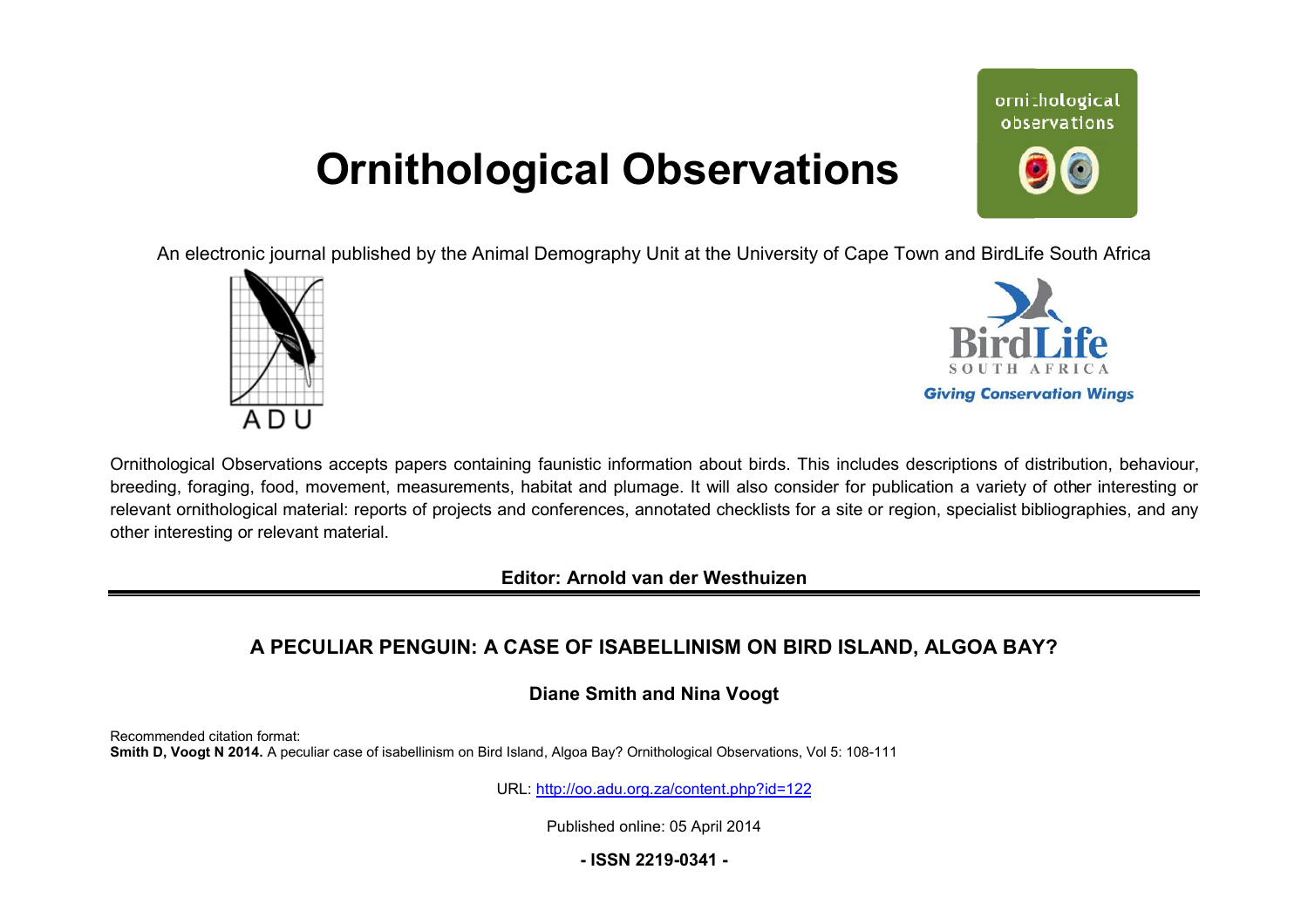## **A PECULIAR PENGUIN: A CASE OF ISABELLINISM ON BIRD ISLAND, ALGOA BAY?**

*Diane Smith<sup>1</sup> \* and Nina Voogt<sup>1</sup>*

 $1$ Department of Zoology and Entomology, Rhodes University, Grahamstown, 6140, South Africa

\*Corresponding author: [dianesmith.ru@gmail.com](mailto:dianesmith.ru@gmail.com)

Almost everybody who visited Bird Island in Algoa Bay (S33°50' E26°17') in May 2013 was treated to a rather unique sighting. Just a few meters from the path on the way to the island's old jetty and boat house ruins was an oddly-coloured African Penguin Spheniscus demersus chick. While it is undoubtedly not an albino bird (as the chick's eyes were not the characteristic red colour of albinos). Albinism is the result of a total lack of pigmentation (van Grouw 2006). This individual bird possessed a coat of soft, caramel brown down. There was otherwise nothing unusual about the small family of birds; the youngster (Fig 1) was not seen to be bullied by its "normal", dark chocolate sibling, nor ostracized by any of the adults from the surrounding nests. This in itself is an unusual observation, as it has been shown that in flocking or colonial species, albino birds or those with colour aberrations are often repeatedly physically harassed by conspecifics (Cook *et al.* 2012). Both chicks were in very good condition, with little size difference noticeable between the two (size differences would be expected if one chick was being favoured over the other). mal", dark chocolate sibling, nor ostracized by any of the adults<br>the surrounding nests. This in itself is an unusual observation,<br>has been shown that in flocking or colonial species, albino birds<br>nose with colour aberrati

Non-albino birds that exhibit a very pale or washed-out feather colouration are described as "leucistic" or "isabelline". "Isabella"

(adjective) is defined as "a greyish yellow colour" (Oxford Dictionary) and the term "isabelline" is used by scientists to describe the colouring that is not so much white (as implied by the term leucisitc) as "faded" plumage. The uniform reduction or dilution in the expression of dark pigment (melanin) seen in this chick is apparently expression of dark pigment (melanin) seen in this chick is appare<br>the result of a genetic mutation (Oosthuizen and De Bruyn 2009).

The light chick was observed almost daily by fascinated researchers and, interestingly, as it started to lose its down at around six weeks of age, the characteristic dark plumage that fledglings possess could be seen emerging from underneath the pale, fluffy down (Fig 2). By the time the last researcher left the island, the chick had lost almost all of its down and resembled every other chick its age. Upon fledging, the bird would have been unremarkable.

A pure white African Penguin hatched at Bristol Zoo in the U United Kingdom in 2002 (known as Snowdrop), is one of a handful of cases of true albino penguins in the world. Experts stated that the chances of hatching an albino chick are a million to one (BBC News 2002). Isabelline penguins are slightly more common than true albino penguins, yet to our knowledge only two such cases have been reported for the African Penguin, both of which are from islands located within the same bay. The first case was a juvenile noted on penguins, yet to our knowledge only two such cases have been<br>reported for the African Penguin, both of which are from islands<br>located within the same bay. The first case was a juvenile noted on<br>Bird Island, (Addo Elephant N Klages, R Crawford and J Cooper (Everitt and Miskelly 2003), and the second was an adult photographed and reported by L Edwards in 2010 on St Croix Island (also in Algoa Bay).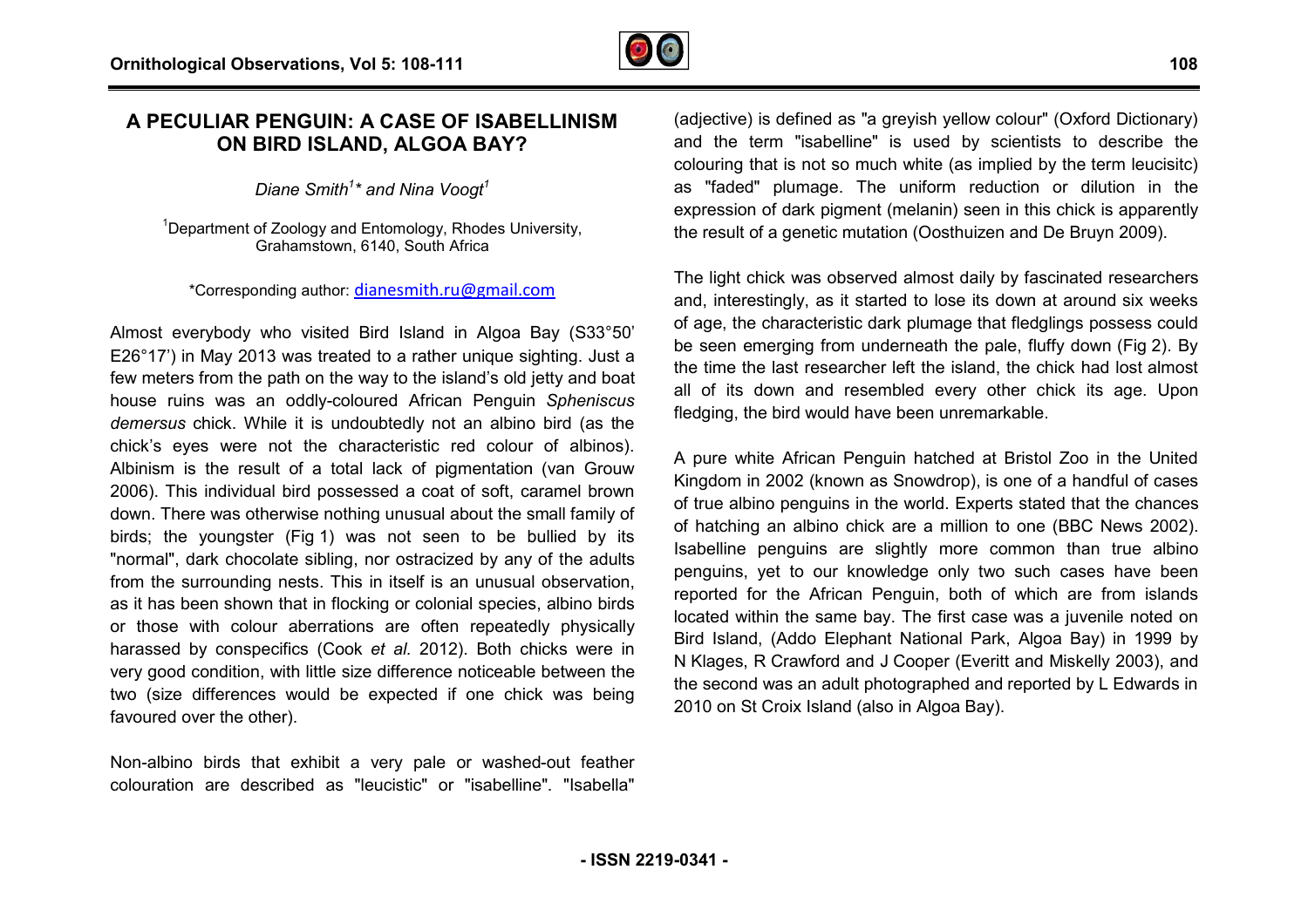



**Fig 1A** - The isabelline chick, its sibling and an adult. **Fig 1B** – Family in harmony, no aggression shown towards isabelline chick. Photo A: D Smith, Photo B: N Voogt

The majority of reported cases of isabellinism have involved Gentoo Penguins *Pygoscelis papua*, which are found in the Antarctic Peninsula. Very few cases have been reported for the Magellanic Penguin *Spheniscus magellanicus*, a very close relative of the African Penguin (Dell'Amore 2012).

In the 1950s, adult African Penguins numbered about 296 000 (Crawford 1998). Between 2001 and 2009, the South African population collapsed by 60%, with a loss of 35 000 breeding pairs (Crawford *et al.* 2011).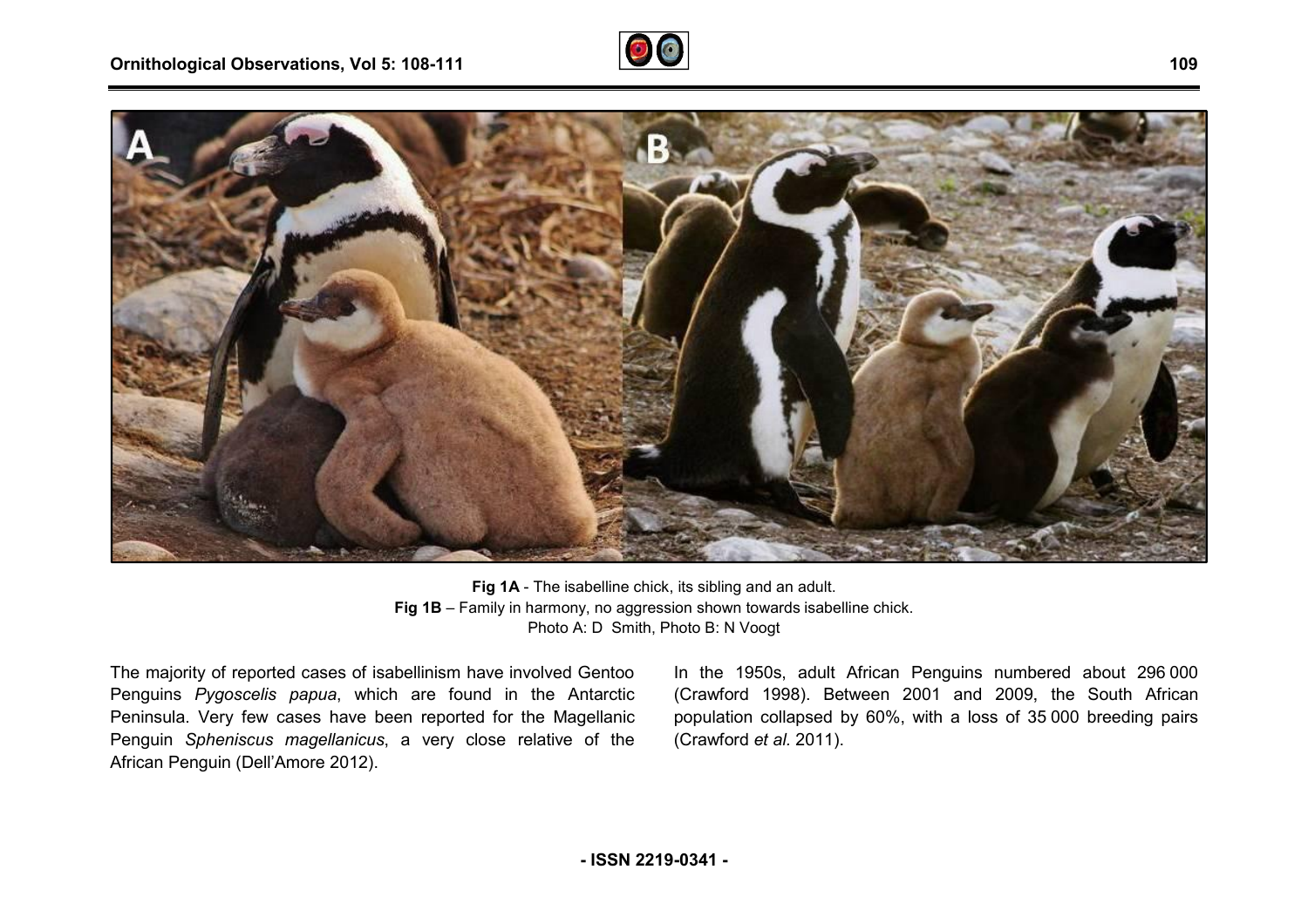



**Fig 2B** – Loss of down from flipper clearly indicates change. **Fig 2A** - Loss of down from face Photos: D Smith.

In Algoa Bay alone, the breeding population more than halved between 2001 and 2003, from 21 000 to 10 000 pairs (Crawford *et al*. 2011). The rapidity of the decline supported the decision to urgently .increase protection for this iconic marine bird (Crawford *et al.*, 2011; Pichegru, 2013). Could it possibly be an artefact of a rapid genetic bottleneck that is leading to the increased occurrence of isabellinism or leucism being reported in recent literature for the African Penguin? oa Bay alone, the breeding population more than halved<br>
or is it the result of increased observer effort due to closer<br>
in 2001 and 2003, from 21 000 to 10 000 pairs (Crawford *et al.*<br>
The rapidity of the decline supporte

monitoring of populations and constant human presence at many penguin colonies?

The black and white colouring of adult African Penguins camouflages the birds from both predators and prey in the water, and thus isabelline birds would probably have lower survival rates than their

**- ISSN 2219-0341 -**